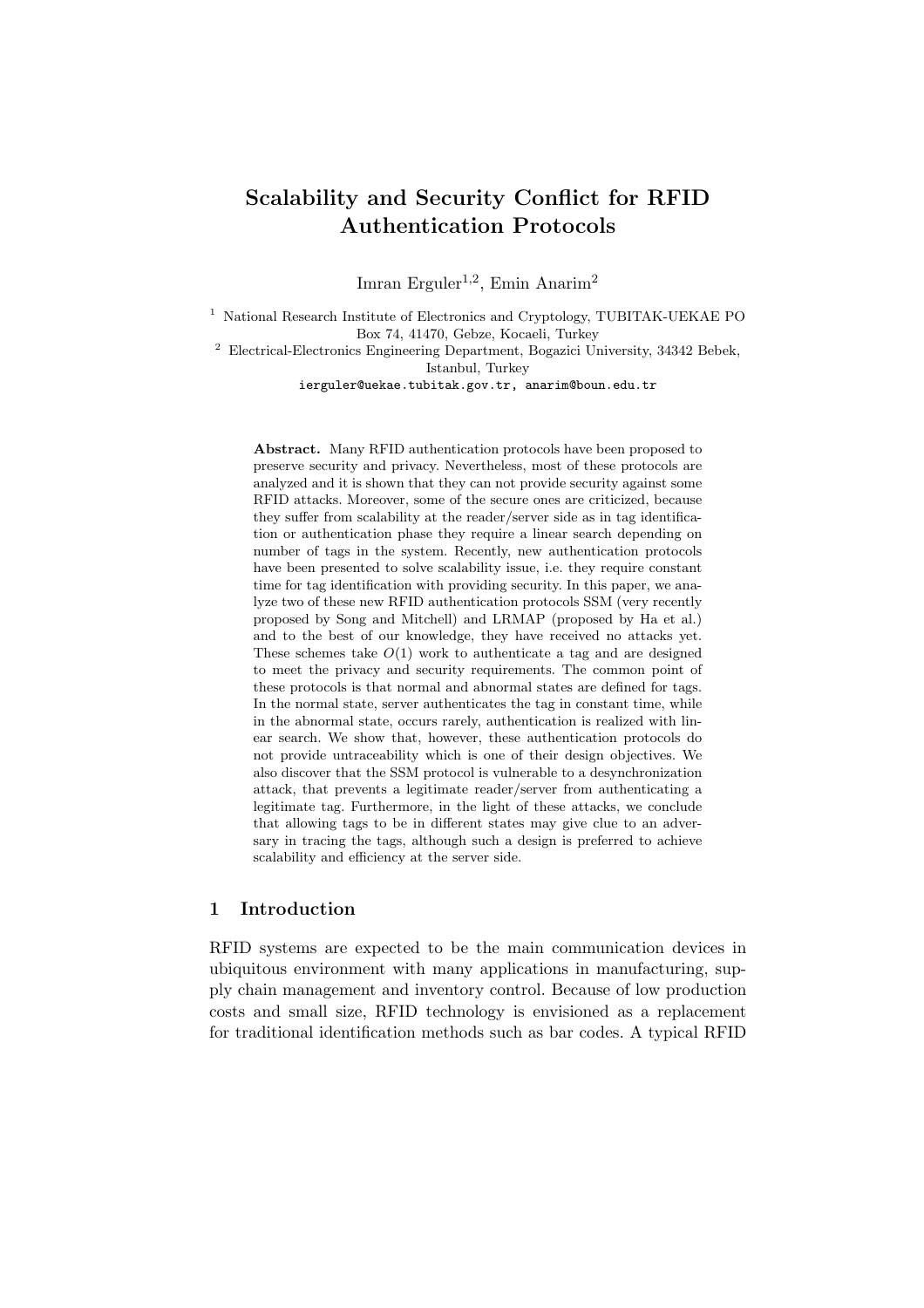system has three components: tags, one or more readers, and a backend server.

Since memory and computation power of a low-cost RFID tag is limited, it is not feasible to implement computationally intensive cryptographic algorithms. It is an interesting task to design authentication protocols for low-cost RFID tags to resist all possible attacks and threats with obeying RFID implementation constraints. Solving this delicate task has recently aroused interest of security community and many authentication protocols have been proposed for RFID security. A considerable part of the research has provided solutions to the anonymous authentication problem in RFID. However, currently available solutions either do not provide security and privacy [1–10] or suffer from scalability issues as the number of tags in the system is very large [5, 11]. The main reason leading to scalability and security conflict is the hardware constraints on RFID tags, which has so far limited implementation of cryptography in tags to symmetric-key algorithms. The symmetric-key approaches with the anonymous setting result in the difficulty that the server must first decide which secret should be used to identify/authenticate the tag. As a consequence, the server must perform a brute force search in its database to identify a tag. That is, for each tag entry in the database, it computes a symmetric cryptographic operation with the corresponding tag's secret and check whether or not the result matches with the received result produced by the present tag. Such a tedious search procedure will cause scalability issues as the tag population increases.

Recently, new RFID protocols have been proposed to reduce computational load on the back-end database, i.e. solving scalability problem with claiming that they provide security requirements [9, 10, 12, 13]. Usually, these protocols use look-up tables to find the match in the search process, so they need only  $O(1)$  effort to identify a tag.

In this study, we investigate security performance of two new protocols which have received no attacks yet. The first protocol has been very recently proposed by Song and Mitchell [12] denoted as SSM (Scalable Song Mitchell protocol) and the second protocol, LRMAP, has been presented by Ha et al. [13]. The common point of these two protocols is that more than one state is defined for RFID tags, such as the state for regular cases and the state for irregular cases respectively. In the regular state, server authenticates the tag in constant time, while in the irregular state authentication is realized with classic exhaustive search.

For both protocols it has been shown that they guarante untraceability, authentication, and robustness against replay and spoofing attacks.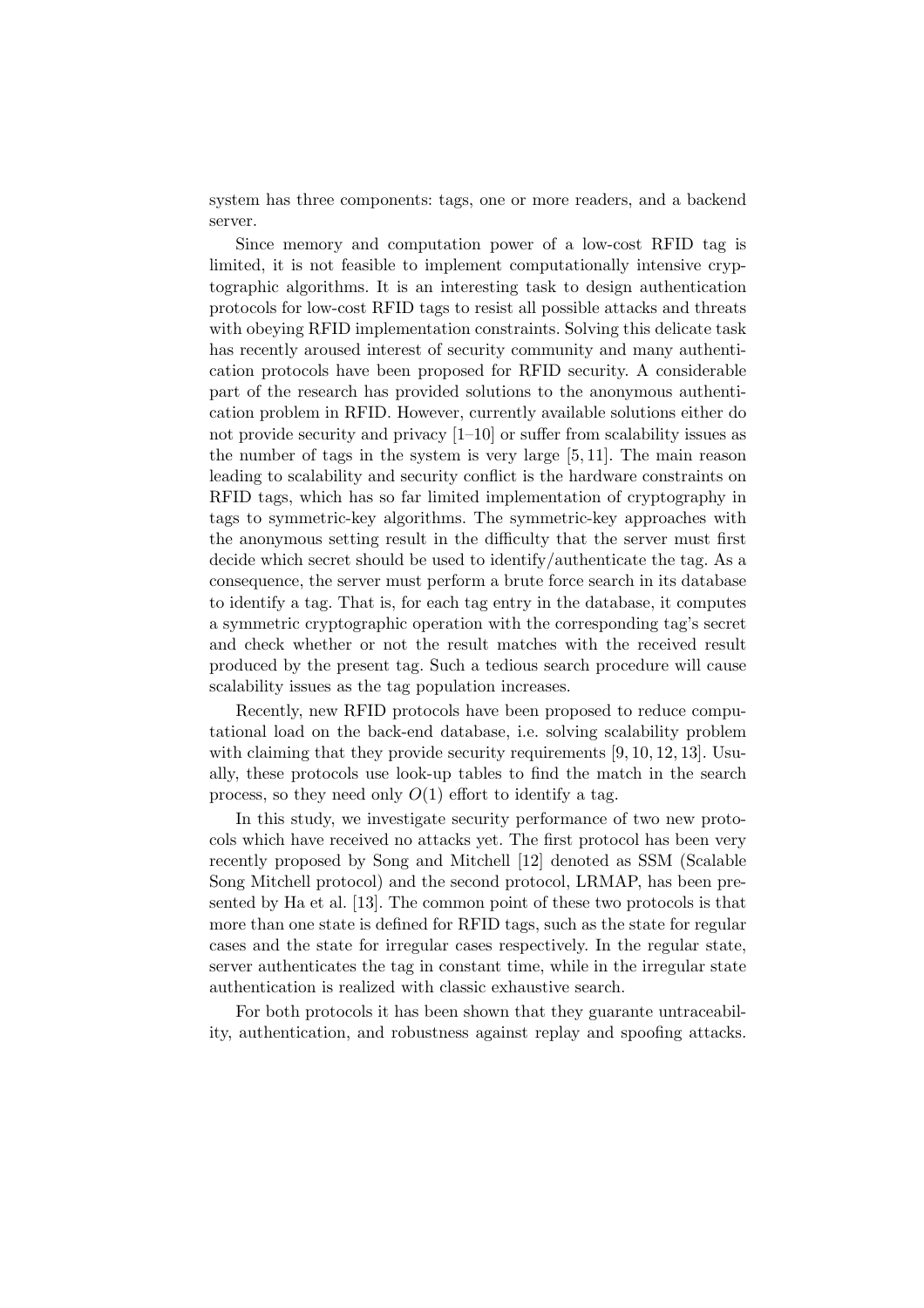In this paper, we present different attacks to show that the two protocols do not achieve their design objective of untraceability. Our attacks mainly benefit from the fact that RFID tags are allowed to be in different states according to the protocol descriptions which leads to a hint in distinguishing the tags from the perspective of an adversary. Besides, we point out that the SSM scheme has a weakness in the secret update procedure and describe a desynchronization attack on it. The rest of this paper is organized as follows. Section 2 reviews the SSM and the LRMAP protocols. In Section 3 we describe the attacks for each scheme, which is followed by our conclusions in Section 4.

# 2 Review of the Protocols

In this section, we briefly review the protocols SSM and LRMAP. We use the following notations to simplify the descriptions.

| $\tau$        | RFID tag or transponder                                     |
|---------------|-------------------------------------------------------------|
| $\cal R$      | RFID reader or transceiver                                  |
| DB            | The back-end database                                       |
| ID            | Identity of a tag, $L$ bits                                 |
| HID           | Hashed value of $ID, L$ bits                                |
| PID           | Previous identity of a tag used in previous session, L bits |
| $r_R$         | Random nonce generated by reader $\mathcal R$               |
| $r_T$         | Random nonce generated by tag $\mathcal T$                  |
| <i>SYNC</i>   | State of $\mathcal T$                                       |
| H()           | One-way hash function                                       |
| e(), f(), g() | Keyed one-way hash functions of SSM                         |
| SecReq        | Secret update request message                               |
| L(x)          | Left half of input message $x$                              |
| R(x)          | Right half of input message $x$                             |
| $\mathbb{I}$  | Concatenation operator                                      |
| N             | Number of tags                                              |

#### 2.1 The SSM Protocol

In 2009, Song and Mitchell proposed a scalable RFID authentication protocol [12] to outcome the scalability problem mentioned in the previous section. For this model,  $\mathcal{DB}$  stands for the back-end server and the reader. Initially, secret  $s_i$  is a string of l bits assigned to  $\mathcal{T}_i$  and  $k_i = H(s_i)$  is computed by the server. In addition,  $\mathcal{DB}$  chooses a random *l*-bit string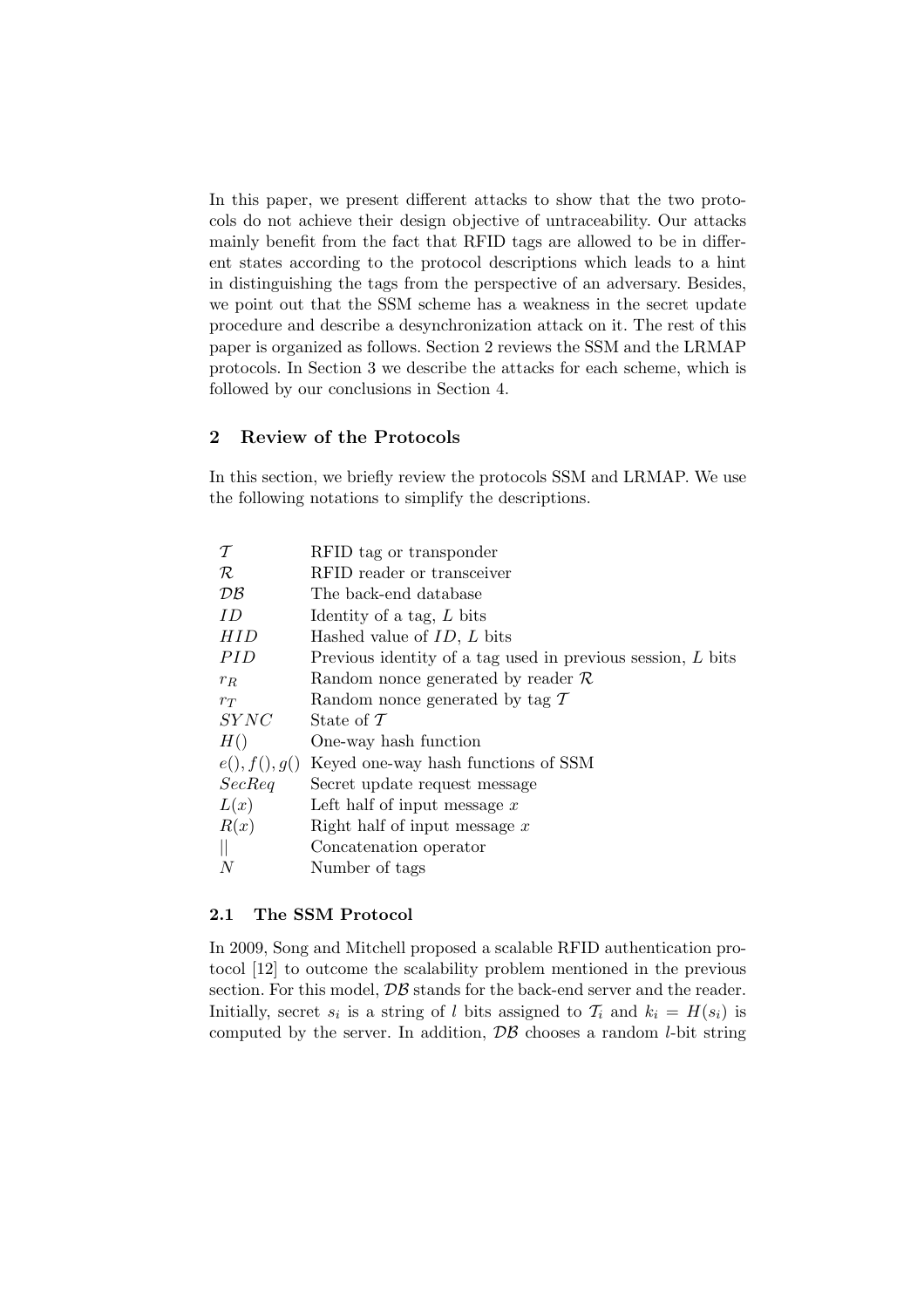$x_0$ , and computes the hash-chain values  $x_i = e_k(x_{i-1})$  for  $1 \leq i \leq m$ , where the values  $x_i$  are used as tag identifiers and m is the length of the hash-chain. In this scheme,  $\mathcal{DB}$  stores secrets  $s_i-k_i$  for each tag  $\mathcal{T}_i$  as well as the most recent secrets  $\hat{s}_i - \hat{k}_i$  and the identifiers  $x_0, x_1, \cdots, x_m$  as the entries for each tag in its look-up table. On the other hand, each  $T_i$  stores k, x and  $x_m$ , where x is initially set to  $x_0$ . A step by step description of the SSM is given below:

- DB generates a random  $l_r$ -bit string  $r_R$ , and sends it to T.
- When T receives  $r_R$ , it compares its stored values of x and  $x_m$ .
	- If  $x \neq x_m$ , then T calculates  $M_T = f_k(r_R||x)$  and updates its identifier x to  $e_k(x)$ . T transmits  $r_R$ , x and  $M_T$  to  $\mathcal{DB}$ . If the updated x is equal to  $x_m$ , T waits for  $\mathcal{DB}$  response, keeping  $r_R$ and  $M_T$  in short term memory.
	- If  $x = x_m$ , T generates a random number  $r_T$  and computes  $M_1 =$  $f_k(r_R||r_T)$  and  $M_2 = r_T \oplus x$ . Then, the tag sends  $r_R$ ,  $M_1$  and  $M_2$ back to  $\mathcal{DB}$  with a request for an update of the shared secrets as SecReq. T waits for the server response, keeping  $r_R$ ,  $r_T$  and  $M_1$ in its short term memory.
- When  $\mathcal{DB}$  receives the messages one of the following cases is performed:
	- If  $\mathcal{DB}$  receives x and  $M_T$ , it executes the following steps: Firstly,  $\mathcal{DB}$  searches its look-up table for a value  $x_i$  equal to the received value of  $x$ . If such a value is found, it identifies the tag. Otherwise, the session terminates. Next,  $\mathcal{DB}$  checks that  $f_k(r_R||x_{i-1})$  equals the received value of  $M_T$ , where k is the key belonging to the identified tag  $\mathcal T$ . If this verification succeeds, then  $\mathcal{DB}$  authenticates  $\mathcal T$ . Otherwise, the session terminates.
		- $∗$  If  $x ≠ x<sub>m</sub>$ , then the authentication session terminates successfully.
		- $*$  However, if  $x = x_m$ , then the server starts a regular secret update process. Firstly,  $\mathcal{DB}$  chooses a random *l*-bit string s' and an integer m', and computes a key  $k' = H(s')$  and a sequence of m' identifiers  $x'_i = e_{k'}(x'_{i-1})$  for  $1 \leq i \leq m'$ , where  $x'_0$  is set to x. Then,  $\mathcal{DB}$  computes  $M_S = g_k(r_R||x||M_T) \oplus$  $(s||k'||x'_{m'})$ , and sends  $r_R$  and  $M_S$  to  $\mathcal T$ . Finally,  $\mathcal{DB}$  updates the set of stored values for T from  $(\hat{s}, \hat{k}, s, k, x_0, x_1, \dots, x_m)$  to  $(s, k, s', k', x, x'_1, \cdots, x'_{m'})$ .
	- If  $\mathcal{DB}$  receives  $r_R$ ,  $M_1$ ,  $M_2$  and  $SecReg$  from  $\mathcal{DB}$ , then the server starts an irregular secret update process. Firstly,  $\mathcal{DB}$  searches its look-up table for a value  $x = x_m$  or  $x = x_0$  for which  $M_1 =$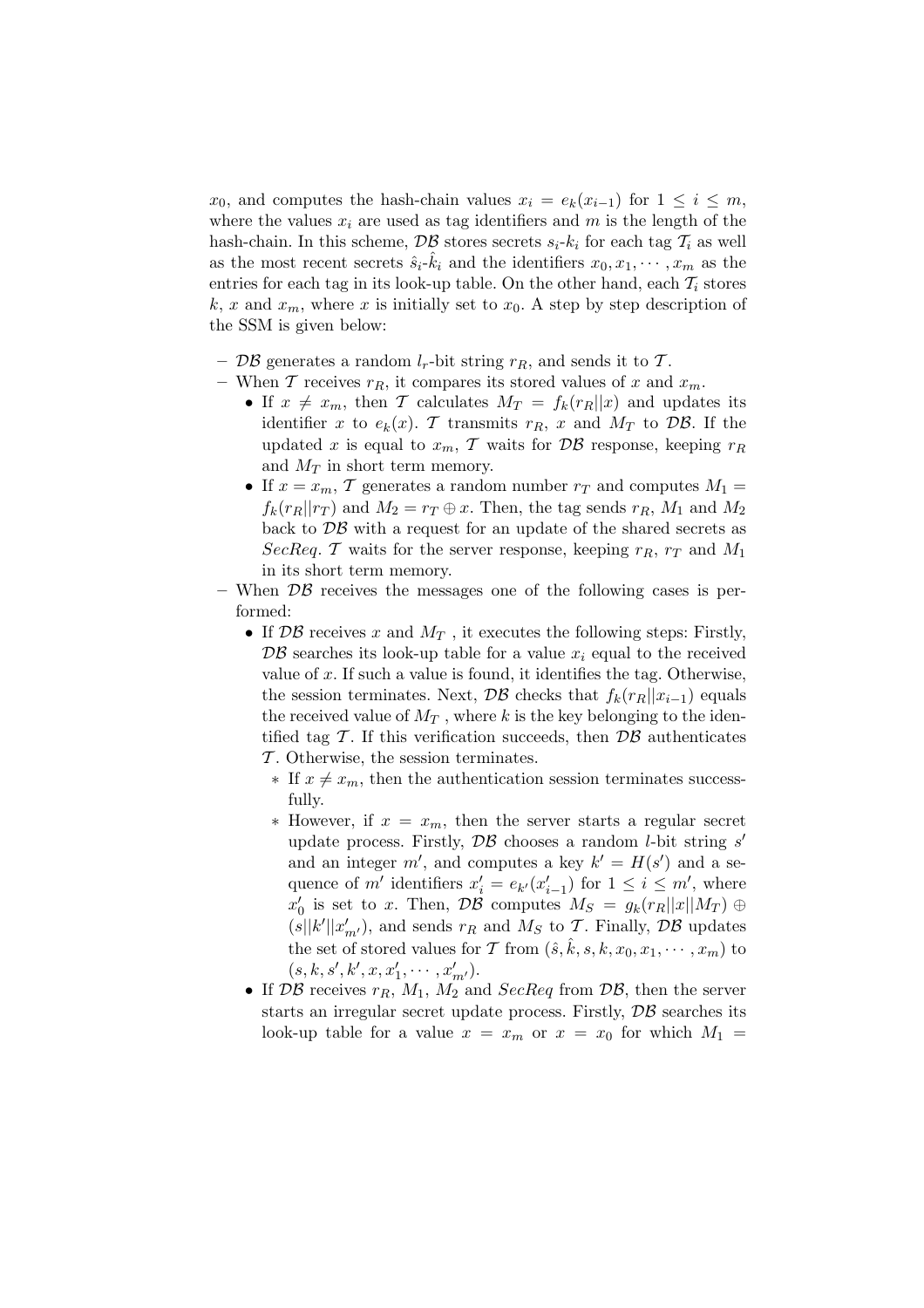$f_k(r_R||(M_2 \oplus x))$ . If such a value is found,  $\mathcal{DB}$  authenticates the tag. Otherwise, the session terminates.

- ∗ If  $x = x_m$ , it means that although T sent  $x = x_m$  to DB in the previous session, DB did not receive it correctly. Hence, neither server nor tag have updated their shared secrets. In this case,  $\mathcal{DB}$  performs the following steps.  $\mathcal{DB}$  chooses a random *l*-bit string s' and an integer m', and computes a key  $k' = H(s')$ and a sequence of m' identifiers  $x'_i = e_{k'}(x'_{i-1})$  for  $1 \leq i \leq$  $m'$ , where  $x'_0$  is set to x. After DB computes  $r_T = M_2 \oplus x$ and  $M_S = g_k(r_R||r_T||M_1) \oplus (s||k'||x'_{m'}),$  and sends  $r_R$  and  $M_S$ to T. Last,  $\mathcal{DB}$  updates the set of stored values for T from  $(\hat{s}, \hat{k}, s, k, x_0, x_1, \cdots, x_m)$  to  $(s, k, s', k', x, x'_1, \cdots, x'_{m'})$ .
- $∗$  If  $x = x_0$ , it means that  $M_S$  did not reach  $T$  correctly in the previous session, and thus  $T$  did not update its secrets, although DB did. In this case, the following steps are done by the server. DB computes  $r_T = M_2 \oplus x$  and  $M_S = g_k(r_R||r_T||M_1) \oplus$  $(\hat{s}||k||x_m)$ , and sends  $r_R$  and  $M_S$  to  $\mathcal T$
- If T receives  $r_R$  and  $M_S$ , it calculates  $(s||k'||x'_{m'})$  as the following: If  $M_1, M_2$  and  $SecReq$  is sent by  $\mathcal T$  in the first step, then  $(s||k'||x'_{m'}) =$  $M_S \oplus g_k(r_R||r_T||M_1)$ , however if  $M_T$  is sent in the first step then  $(s||k'||x'_{m'}) = M_S \oplus g_k(r_R||x||M_T)$  is evaluated. Next, if  $H(s)$  is equal to k, T authenticates  $\mathcal{DB}$  and updates k and  $x_m$  to k' and  $x'_{m'}$ , respectively. The secret update session then terminates successfully. Otherwise, the session is ended.

The protocol is shown in Figure 1.

## 2.2 The LRMAP

LRMAP is a mutual authentication protocol proposed by Ha et al. [13]. The major advantage of the scheme compared to other protocols is that the LRMAP reduces the computational load on the back-end database by putting the tags in two different states. That is, if the tag is synchronized state the protocol only requires 3 hash operations in the database even number of tags in the system is large. In the case of desynchronization, the recovery time in desynchronization state is  $N+3$  hash operations on average, where  $N$  denotes the number of tags. However, since desynchronization of a tag is a special and unusual state, the normal synchronization state only requires 3 hash operations.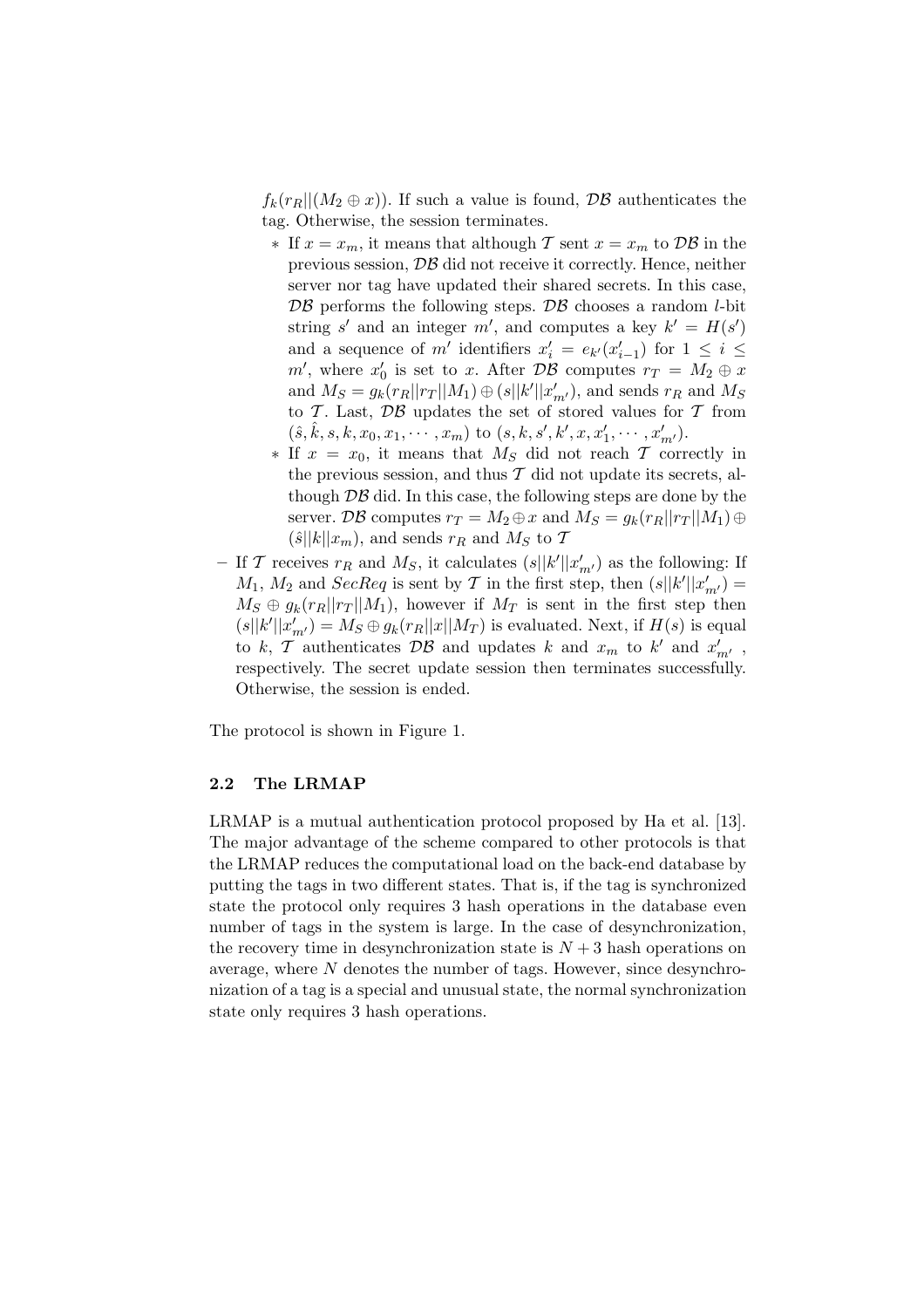| Data Base / Reader<br>$[\hat{s}, \hat{k}, s, k, x_0, \cdots, x_i \cdots, x_m]$                                                                                                                                                                                        |                           | Tag<br>$[k, x, x_m]$                                                                                          |
|-----------------------------------------------------------------------------------------------------------------------------------------------------------------------------------------------------------------------------------------------------------------------|---------------------------|---------------------------------------------------------------------------------------------------------------|
|                                                                                                                                                                                                                                                                       |                           |                                                                                                               |
| Generate $r_R$                                                                                                                                                                                                                                                        | $r_{\cal R}$              | If $x \neq x_m$ ,<br>$M_T = f_k(r_R  x)$<br>$x \leftarrow e_k(x)$                                             |
|                                                                                                                                                                                                                                                                       | $\{r_R, x, M_T\}$         |                                                                                                               |
| Case 1:<br>Search for $x_i = x$ in the DB<br>Check $M_T = f_k(r_R  x_{i-1})$                                                                                                                                                                                          |                           |                                                                                                               |
| Case 2:<br>If $x=x_m$ ,<br>$M_S = g_k(r_R  x  M_T) \oplus (s  k'  x'_{m'})$<br>Update secrets for Tag<br>$\hat{s} \leftarrow s, \hat{k} \leftarrow k, s \leftarrow s', k \leftarrow k', x_0 \leftarrow x$<br>$x_i(1 \leq i \leq m) \leftarrow x'_i(1 \leq i \leq m')$ | $\{r_R, M_S\}$            | $(s  k'  x'_{m'}) = M_S \oplus g_k(r_R  x  M_T)$<br>If $H(s) = k$ ,<br>$k \leftarrow k', x_m \leftarrow x'_m$ |
| Case 3:<br>Search for $x = x_m$ or $x_0$ in the DB                                                                                                                                                                                                                    | ${r_R, M_1, M_2, SecReg}$ | If $x = x_m$ ,<br>Generate $r_T$<br>$M_1 = f_k(r_R  r_T)$<br>$M_2 = r_T \oplus x$                             |
| for which $M_1 = f_k(r_R   (M_2 \oplus x))$<br>$r_T = M_2 \oplus x$<br>If $x=x_m$ ,<br>$M_S = g_k(r_R  r_T  M_1) \oplus (s  k'  x'_{m'})$<br>If $x=x_0$ ,<br>$M_S = g_k(r_R  r_T  M_1) \oplus (\hat{s}  k  x_m)$<br>Update secrets for Tag                            | ${r_R, M_S}$              | $(s  k'  x'_{m'}) = M_S \oplus g_k(r_R  r_T  M_1)$                                                            |
| $s \leftarrow s', k \leftarrow k', x_0 \leftarrow x$<br>$x_i(1 \leq i \leq m) \leftarrow x'_i(1 \leq i \leq m')$                                                                                                                                                      |                           | If $H(s) = k$ ,<br>$k \leftarrow k', x_m \leftarrow x'_m$                                                     |

Fig. 1. The SSM Protocol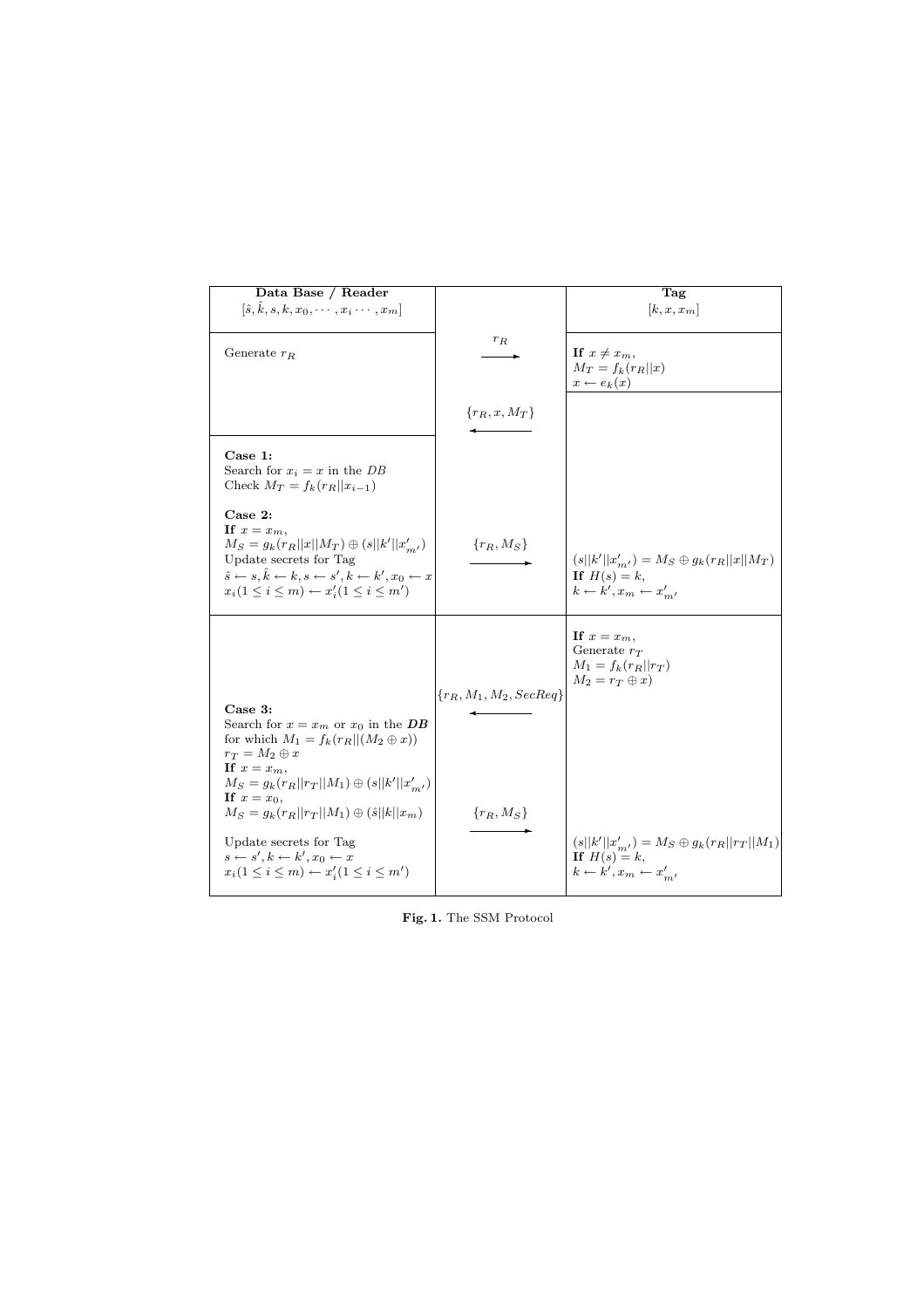The back-end database  $\mathcal{DB}$  manages the ID, hashed values  $HID$ , and PID for each  $\mathcal T$  in the database field. According to the state of the tag, the  $\overline{DB}$  finds the ID for the current session or  $\overline{PID}$  used for the previous session by comparing the received message with the  $HID$  and  $PID$ .

A step by step description of the LRMAP is given below:

- R challenges T with a random nonce  $r_R$ .
- $\mathcal T$  chooses a random nonce  $r_T$  and computes P differently according to the state of SYNC. If SYNC = 0, then  $P = H(ID)$ , otherwise  $P =$  $H(ID||r_T)$ . Next computes  $Q = H(ID||r_T||r_R)$  and sets  $SYNC = 1$ . T responds with  $\{P, L(Q), r_T\}.$
- R delivers the messages from T to DB with  $r_R$ .
- $\mathcal{DB}$  firstly searches P with the HID values stored in the database. If the values match,  $\mathcal{DB}$  regards the ID as the identity of T. This is a general case when the previous session is closed normally. If  $\mathcal{DB}$  cannot find any match in the first searching case, then computes  $H(ID||r_T)$ compares it with P. However, if  $\mathcal{DB}$  still cannot find the ID of T in the second search, it then computes  $H(PID||r_T)$  and compares it with P.  $\overline{DB}$  gets a match in the third search process when  $\mathcal{R}$ 's last messages were blocked in the previous session, that is,  $SYNC = 1$ and  $\overline{DB}$  updated the ID, but ID of the tag was not updated. If  $\overline{DB}$ finds a match in any of the three searching cases,  $PID$  is updated to ID for the first or second search or set to PID for the third search. Then it calculates  $Q' = H(PID||r_T||r_R)$  and checks whether or not  $L(Q')$  is equal to  $L(Q)$ . If it holds,  $\mathcal{DB}$  sends  $R(Q')$  to  $\mathcal R$  and sets  $ID = H(PID||r_R)$  and  $HID = H(ID).$
- $-$  R forwards received  $R(Q')$  to T.
- If  $R(Q') = R(Q)$ , then T updates its ID as  $ID = H(ID||r_R)$  and sets  $SYNC = 0.$

The protocol is depicted in Figure 2.

# 3 The Attacks

In this section, we present concrete attacks to both SSM and LRMAP protocols. In our attack models, it is assumed that the adversary can eavesdrop, block, modify, and inject messages in any communication between a reader and a tag. We apply tracking attacks on these protocols and show that they do not achieve their design objective of untraceability. Additionally, we describe a denial of service (DoS) attack for SSM such that an adversary can permanently desynchronize the interactions between a server and a tag.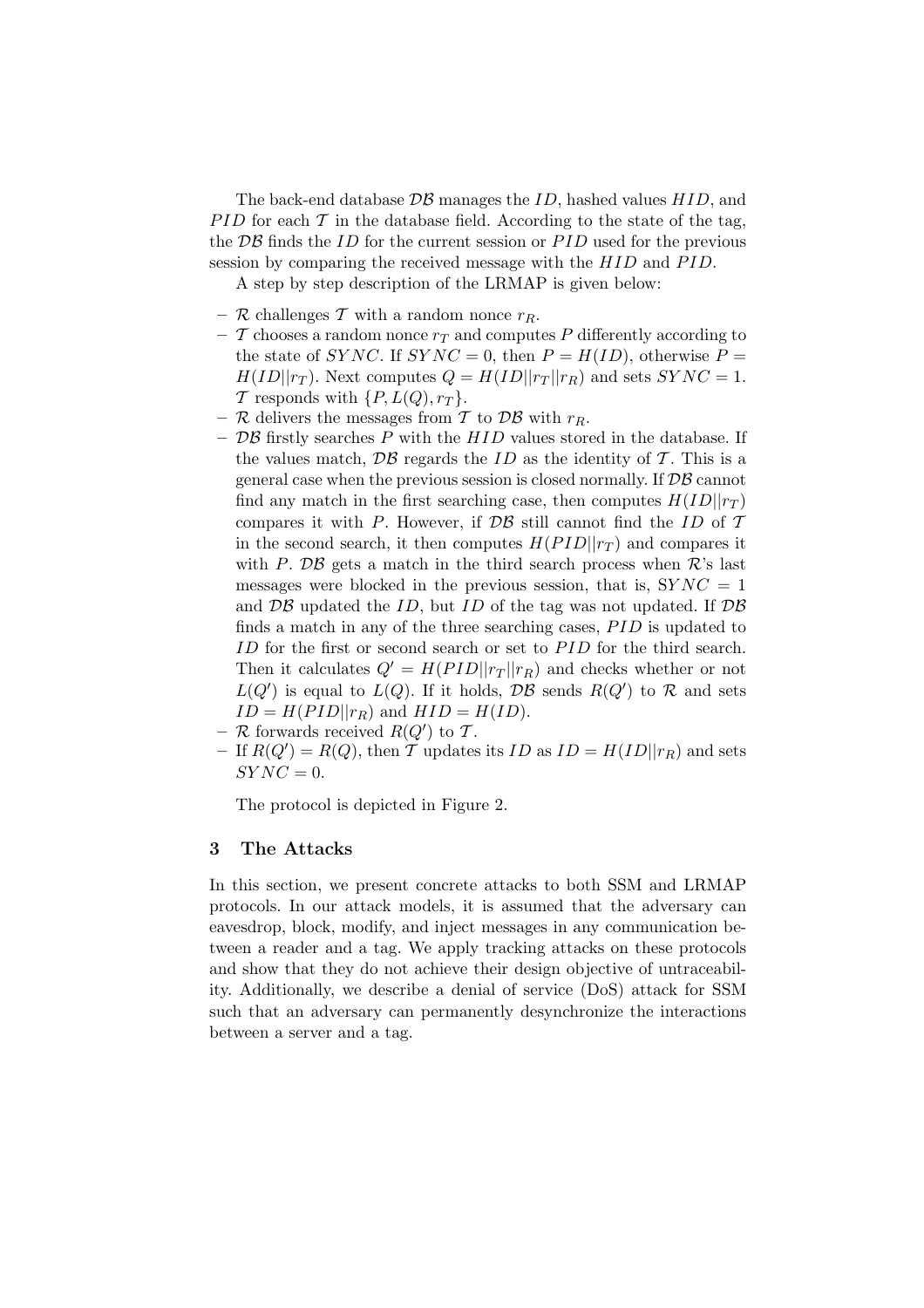

Fig. 2. The LRMAP Protocol

#### 3.1 Tracking Attack for SSM

Intuitively, a protocol satisfies untraceability if an adversary is not able to recognize a tag he has previously observed [14]. Issue of untraceability is treated formally in security models, such as by Avoine [15] and Juels-Weis [16]. According to [16] as a formal definition, untraceability can be defined in terms of privacy experiments. The aim of the adversary in this experiment is to distinguish between two different tags within the limits of its computational power and functionality-call bounds. Instead of reproducing the detailed untraceability model definitions of the [16], we use the terms given in [14]. The privacy experiment consists of two phases: The learning phase and the challenge phase. In the former, the adversary  $A$  may initiate a communication with the reader  $R$  (ReaderInit) or tags  $\mathcal T$  (TagInit). Then he may interact with them according to the corresponding protocol steps. In the challenge phase, the adversary selects two tag candidates  $\mathcal{T}_i$  and  $\mathcal{T}_j$  to be tested. Then he chooses one of these tags randomly, called  $\mathcal{T}^*$  and  $\mathcal{A}$  is given access to this tag. The adversary may again interact with the reader and the tags. Eventually,  $A$  terminates the test and decides whether the selected tag is  $\mathcal{T}_i$  or  $\mathcal{T}_j$ . If the adversary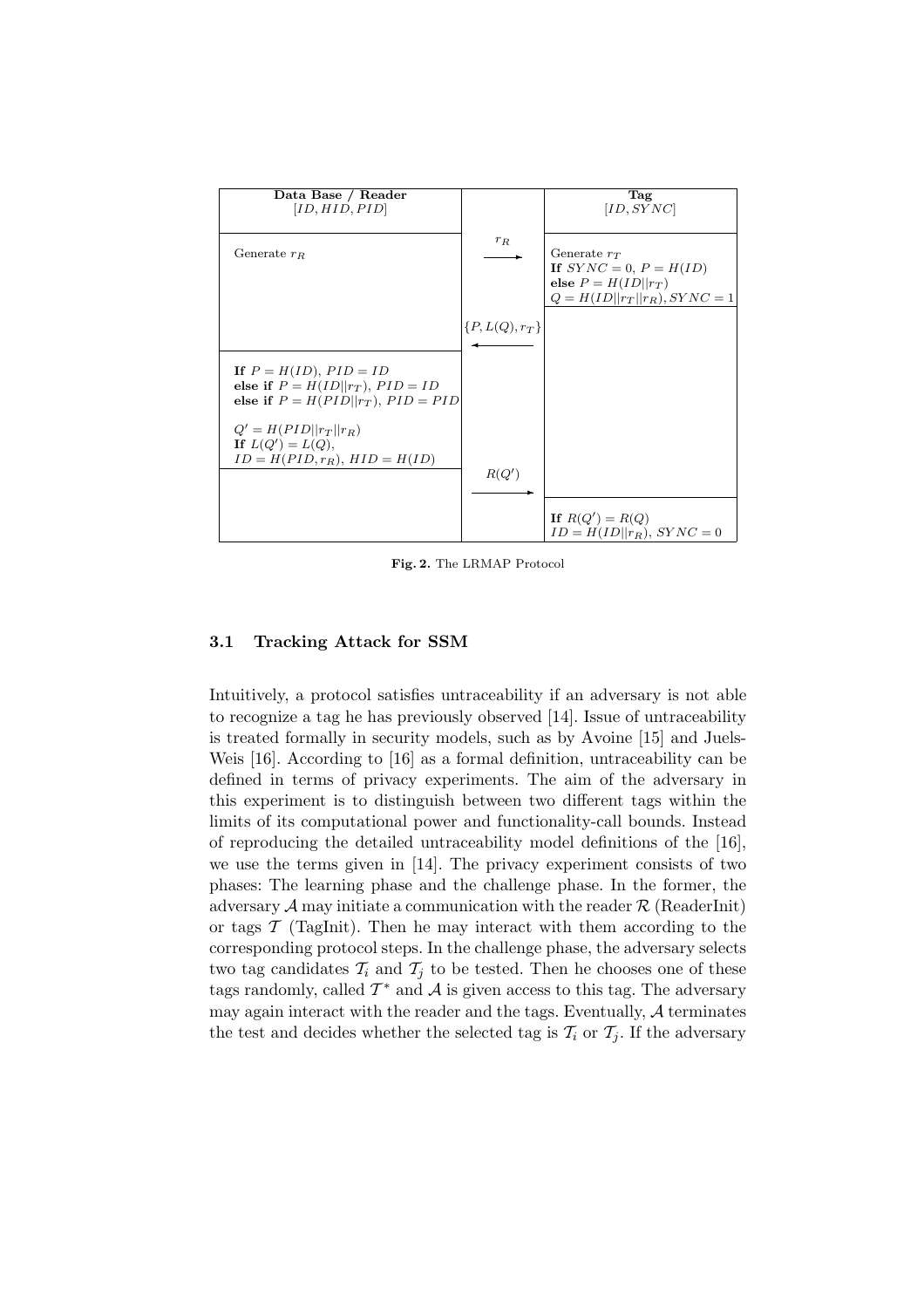has a non-negligible advantage in successfully guessing the selected tag, then he succeeds in attack and the protocol is not untraceable.

According to the SSM protocol specification: If  $x \neq x_m$  at the tag side, then T transmits  $r_R$ , x and  $M_T$  to DB. However, if  $x = x_m$ , T responds to the reader with  $r_R$ ,  $M_1$ ,  $M_2$  and SecReq. Thus, response types of the tag gives a hint about the state of a tag and this is the main idea behind the attack.

It is very likely that for most of the tags  $x \neq x_m$ , because this corresponds regular case. Nevertheless,  $x \neq x_m$  for a tag can be assured by executing the *Algorithm Tag Reset* given below. In this algorithm, an adversary queries a tag until observing the event that the tag has  $x = x_m$ and responds with  $r_R$ ,  $M_1$ ,  $M_2$  and  $SecReq$  messages. Then, a successful authentication and irregular secret update process between the server and the tag is observed. After these steps the adversary is sure that in the next query of the tag it will not wait for a secret update, because  $m \geq 1$ i.e.  $x \neq x_m$ .

#### Algorithm Tag Reset

- A initiates communication with  $T_i$  using TagInit.
- A transmits some random nonce  $r_A$  to  $\mathcal{T}_i$ .
- A repeats the above two steps till  $\mathcal{T}_i$  responds with SecReq.
- A initiates communication with  $\mathcal{DB}$  using ReaderInit and gets  $r_R$ .
- A initiates communication with  $\mathcal{T}_i$  using TagInit.
- A transmits  $r_R$  to  $\mathcal{T}_i$ .
- $-$  A delivers  $\mathcal{T}_i$  response  $\{r_R, M_1, M_2, SecReg\}$  to DB.
- A transmits DB response  $\{r_R, M_S\}$  to  $\mathcal{T}_i$ .

For the privacy experiments, the adversary follows the attack as described below. We suppose for the selected tags  $x \neq x_m$  (This can be realized easily by running the *Algorithm Tag Reset* as mentioned above). Thus, in this case for the first query of the tags, they will not request a secret update from the server. In the learning phase of the attack, two tags  $\mathcal{T}_i$  and  $\mathcal{T}_j$  are selected and tag  $\mathcal{T}_i$  is put into state such that  $x = x_m$ . This can be done by simultaneously querying  $\mathcal{T}_i$  until observing the responses  $r_R$ ,  $M_1$ ,  $M_2$ ,  $SecReq$ .

# Learning Phase

- A randomly chooses a pair of distinct tags  $\mathcal{T}_i$  and  $\mathcal{T}_j$ .
- A initiates communication with  $T_i$  using TagInit.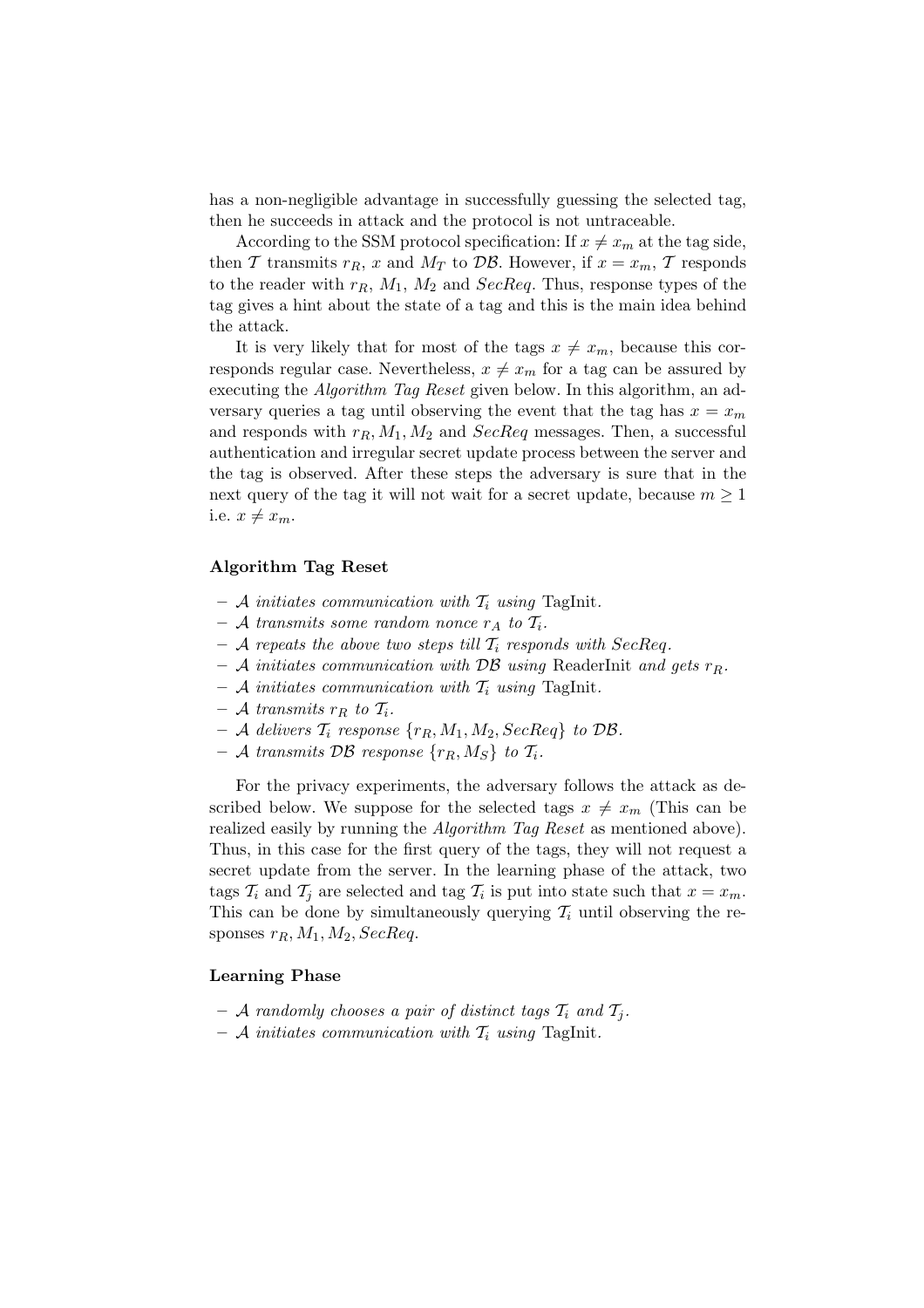- A transmits some random nonce  $r_A$  to  $\mathcal{T}_i$ .
- A repeats the previous two steps till  $\mathcal{T}_i$  responds with SecReq.

In the challenge phase, the adversary only the queries the selected tag once and observes the response. Then he checks whether the tag response includes  $SecReq$  message or not: If the selected tag is  $\mathcal{T}_i$ , then it answers the query with  $r_R$ ,  $M_1$ ,  $M_2$  and  $SecReq$  messages, since  $x = x_m$  for  $\mathcal{T}_i$ . On the other hand if the selected tag is  $\mathcal{T}_i$ , then it responds with  $r_R$ , x and  $M_T$  due to  $x \neq x_m$ .

## Challenge Phase

- A takes  $T_i$  and  $T_j$  as its challenge candidates.
- $-$  A transmits some random nonce  $r_A$  to the selected tag  $T^*$ .
- $-$  A observes  $\mathcal{T}^*$  response.
- $-If T^*$  response includes SecReq message, A decides  $T^* = T_i$ . Otherwise guesses  $T^* = T_j$ .

#### 3.2 Denial of Service Attack for SSM

In this part, it is shown that the SSM protocol is vulnerable to a denial of service attack, in which an adversary can update a tag's secret to a random value. Consequently, the tag is desynchronized with the server and authentication of the tag is prevented. Our attack can be launched to any tag that is in state  $x = x_m$  and requesting secret update. Note that an attacker can easily put any tags to this state by running the Learning Phase of the previous attack. As the DB responds with  $\{r_R, M_S\}$ pair to secret update request of  $\mathcal T$ , an active adversary can intercept and block the message from reaching the tag. Then he forges a second message  $\{r_R, \hat{M}_S\}$  such that  $\hat{M}_S = M_S \oplus (0||r_1||r_2)$  and  $r_1, r_2$  are *l*-bit strings other than zero. Next, the adversary sends the modified value,  $\{r_R, \hat{M}_S\}$ , to the tag. T firstly computes  $\hat{M}_S \oplus g_k(r_R||r_T||M_1)$  and obtains  $(s||\hat{k}||\hat{x}_m)$ , where  $\hat{k} = k' \oplus r_1$  and  $\hat{x}_m = x'_{m'} \oplus r_2$ . The modified secrets are accepted by the tag, because  $H(s) = k$  is verified. Thus, at the end of the attack execution,  $\mathcal{DB}$  and  $\mathcal T$  update their secrets to different values. The server stores  $(s, k, s', k', x, x'_1, \dots, x'_{m'})$ , while the tag stores  $\hat{k}$  and  $\hat{x}_m$ . In the next query of the tag, it sends x and  $M_T$  to the server, where  $x = e_{\tilde{k}}(x)$ and  $M_T = f_{\hat{\mu}}(r_R||x)$ . When  $\mathcal{DB}$  receives x, it will not find a match in the look-up table such that a value  $x_i$  equal to the received value of x. Furthermore,  $\hat{x}_m$  is not in the keyed hash chain list of  $e_k(x)$ , so the tag will not request a secure update in the future queries neither. Therefore,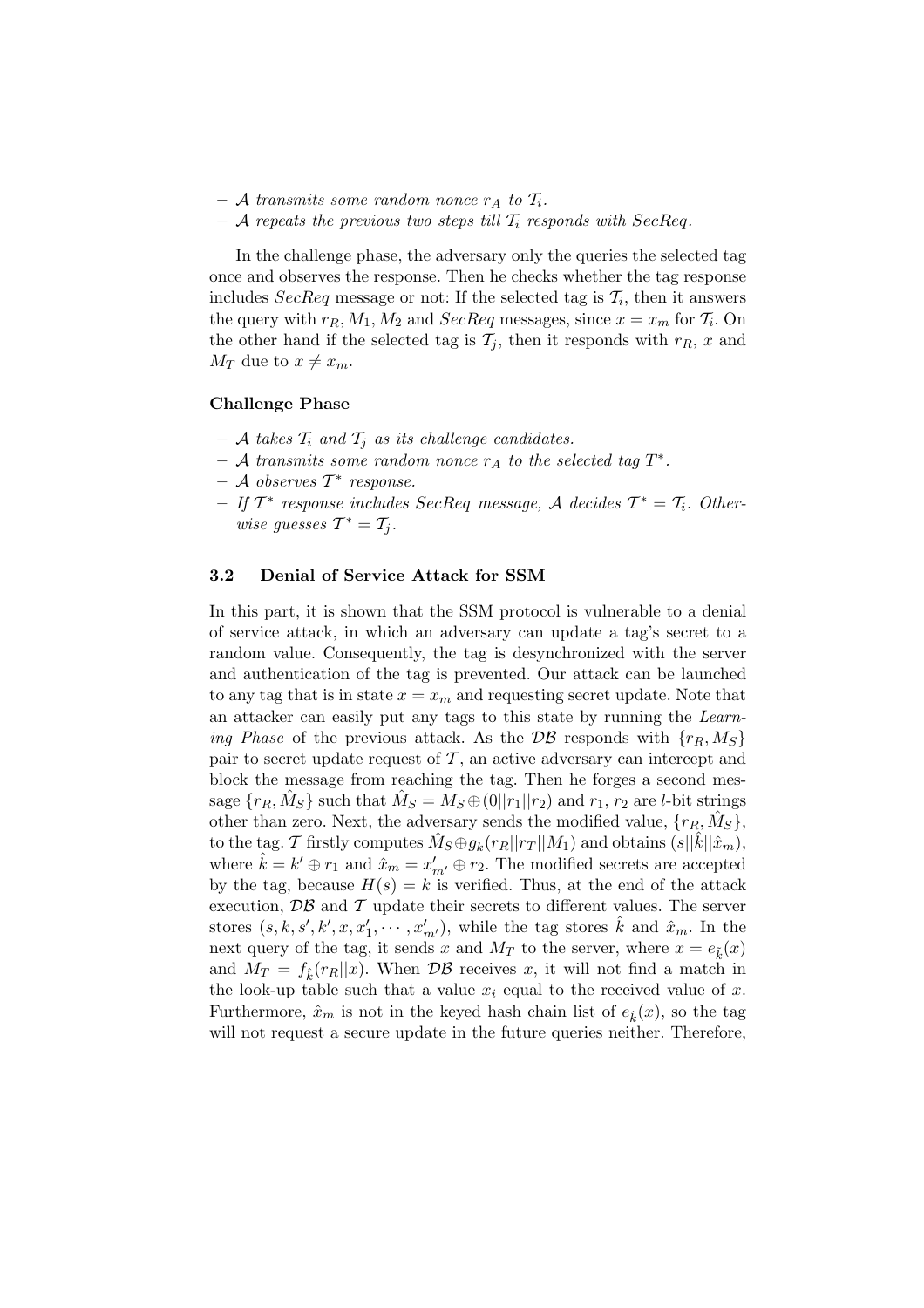the reader and tag will be in a desynchronized state and future authentication of the tag becomes impossible. The steps of this desynchronization attack are given below:

# DoS Attack

- $-$  A takes  $\mathcal{T}_i$  as its target tag.
- A initiates communication with  $T_i$  using TagInit.
- A transmits some random nonce  $r_A$  to  $\mathcal{T}_i$ .
- A repeats the previous two steps till  $\mathcal{T}_i$  responds with SecReq.
- A initiates communication with DB using ReaderInit and gets  $r_R$ .
- A initiates communication with  $\mathcal{T}_i$  using TagInit.
- $-$  A transmits  $r_R$  to  $\mathcal{T}_i$ .
- A delivers  $\mathcal{T}_i$  response  $\{r_R, M_1, M_2, SecReg\}$  to DB.
- A blocks DB response  $\{r_R, M_S\}$  from reaching to  $\mathcal{T}_i$ .
- $-$  A forges a second message  $\{r_R, \hat{M}_S\}$  :  $\hat{M}_S = M_S \oplus (0||r_1||r_2)$ .
- $-$  A sends the modified value,  $\{r_R, \hat{M}_S\}$ , to  $\mathcal{T}_i$ .
- $\; \mathcal{T}_i \; computes \; \hat{M}_S \oplus g_k(r_R||r_T||M_1) \; and \; gets \; (s||\hat{k}||\hat{x}_m), \; where \; \hat{k} = k' \oplus r_1$ and  $\hat{x}_m = x'_{m'} \oplus r_2$ .
- $\mathcal{T}_i$  verifies  $H(s) = k$  and updates the secrets as  $\hat{k}$  and  $\hat{x}_m$ , while they are stored as  $k'$  and  $x'_{m'}$  at  $\mathcal{DB}$ . Thus  $\mathcal{DB}$  will not able to identify or authenticate  $\mathcal{T}_i$  in the future sessions

#### 3.3 Timing Attack for LRMAP

According to the LRMAP protocol specification, if SY NC of the tag is 0, the tag sets  $P = H(ID)$ , otherwise computes  $P = H(ID||r_T)$ . Then it responds to the reader with  $\{P, L(Q), r_T\}$ . On the  $\mathcal{DB}/\mathcal{R}$  side,  $\mathcal{DB}$  firstly compares the received  $P$  with the  $HID$  values stored in the database. If a match exists, the  $\mathcal{DB}$  regards the ID as the identity of the tag and concludes  $SYNC = 0$  for the present tag. This is the case when the previous session is closed normally. This process requires one table-lookup and reader returns in constant time. On the other hand, if the  $\mathcal{DB}$  cannot find the  $HID$  in the first searching case, then it computes  $H(ID_i||r_T)$ value for  $1 \leq i \leq N$  until a match is found between P and the computed value. However, if the  $\mathcal{DB}$  still cannot find the ID of tag in above two cases, then it computes  $H(PID_i||rr)$  value for  $1 \leq i \leq N$  and compares it with  $P$  till the match is found. After a match is obtained in any of three cases, the reader responds with  $R(Q')$ . Notice that if  $SYNC = 0$ , then R returns in constant time since first search only requires one table lookup. However if  $SYNC = 1$ ,  $DB$  makes about  $N/2$  hash operations for the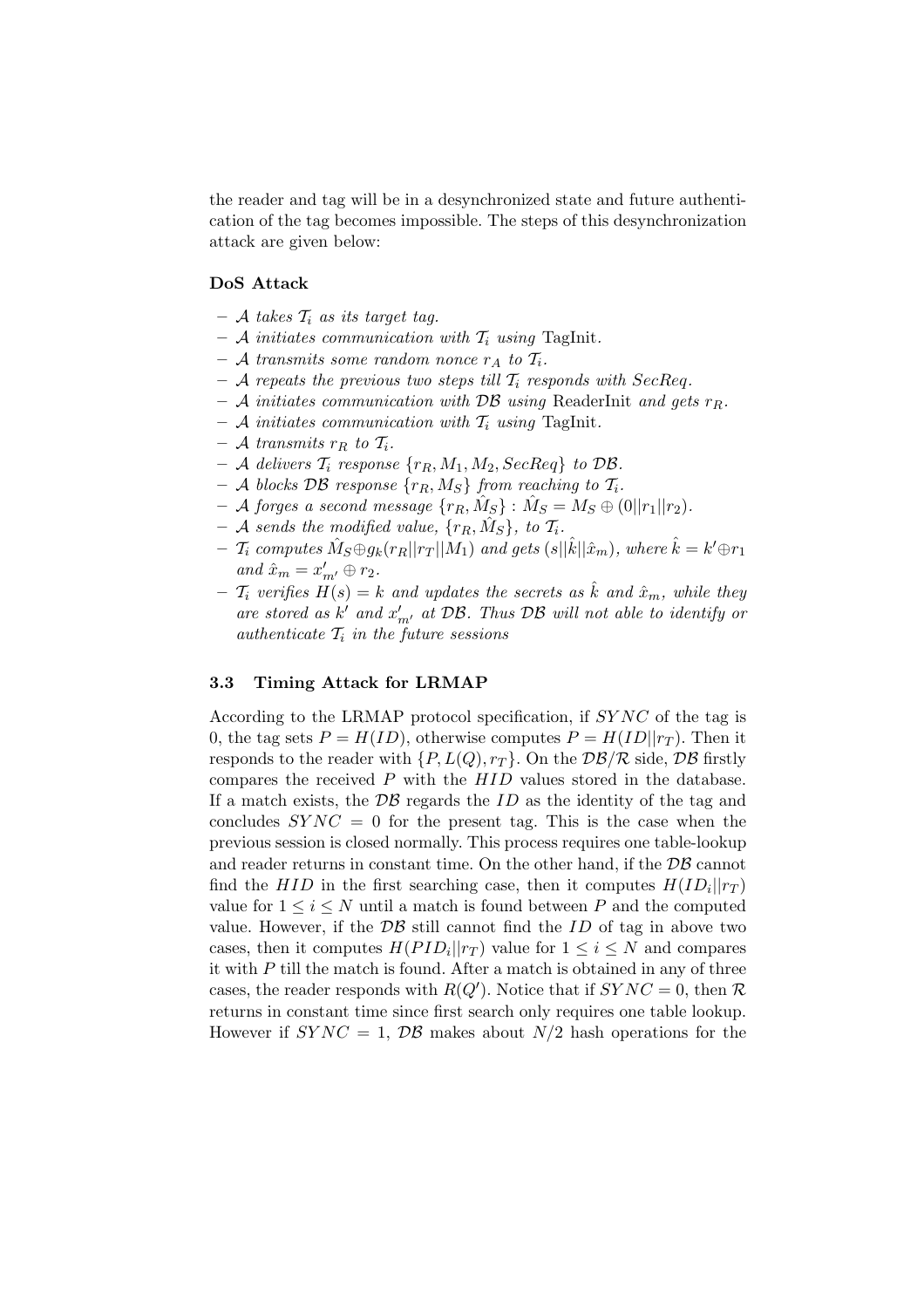second search and  $N + N/2$  hash operations for the third search. Thus, an adversary can potentially distinguish between tags with  $SYNC = 0$  and tags with  $SYNC = 1$  by timing server responses. A tag with  $SYNC = 0$ only requires a server to perform a fast table look-up, whereas a tag with  $SYNC = 1$  requires it to perform an exhaustive search. In fact, this is the main idea behind our attack.

Assume first search costs  $\tau_1$  time and each hash operation requires  $\tau_2$ time. Let  $t_1, t_2$  and  $t_3$  represent the average elapsed time between the second and third message flow for the cases; the single search, two searches (1st, 2nd search) and three searches (1st, 2nd, 3rd search ) respectively. Also suppose  $\theta$  stands for other time costs such as time loss due to communication layer etc. From this fact, the response time of the reader on average can be defined as:

1- If  $SYNC = 0$ , only the first search is done in  $\mathcal{DB}$ , so  $t_1 = \tau_1 + \tau_2 + \theta$ .

2- If  $SYNC = 1$  and match is in 2nd search,  $t_2 = \tau_1 + (\frac{N}{2} + 1) \cdot \tau_2 + \theta$ .

3- If  $SYNC = 1$  and match is in 3rd search,  $t_3 = \tau_1 + (\frac{3N}{2} + 1) \cdot \tau_2 + \theta$ .

The attack may have a training phase to estimate values of  $t_1$ ,  $t_2$  and  $t_3$ . For example, Table 1 gives some practical values for  $t_1$ ,  $t_2$  and  $t_3$ . In this example, it is assumed that the system relies on a single computer which takes  $2^{-23}$  seconds to carry out a hash operation and the number of tags in the system is  $2^{20}$ . According to the these values, one can see that there is a dramatic difference between  $t_1$ ,  $t_2$  and  $t_3$ .

It is very likely that most of the tags have  $SYNC = 0$ . In fact, the protocol is designed with the assumption that most of the tags will be in this state. Hence, the adversary can estimate the approximate value of  $t_1$ , by observing successful authenticated protocols between the reader and tags and noting the time intervals that the reader respond in the third message flow. Also, to approximate  $t_2$ , the adversary firstly puts a tag into  $SYNC = 1$ . He can realize this by challenging the tag and ending the protocol before sending the third message. Then the adversary observes a successful authentication with the reader by only considering time responses. Lastly, the adversary observes a successful authentication with the reader, to estimate  $t_3$ , but now prevents the third flow from reaching the tag. It puts the tag out of the synchronization and  $SYNC =$ 1, because while the DB updates the ID, the tag does not. Next, the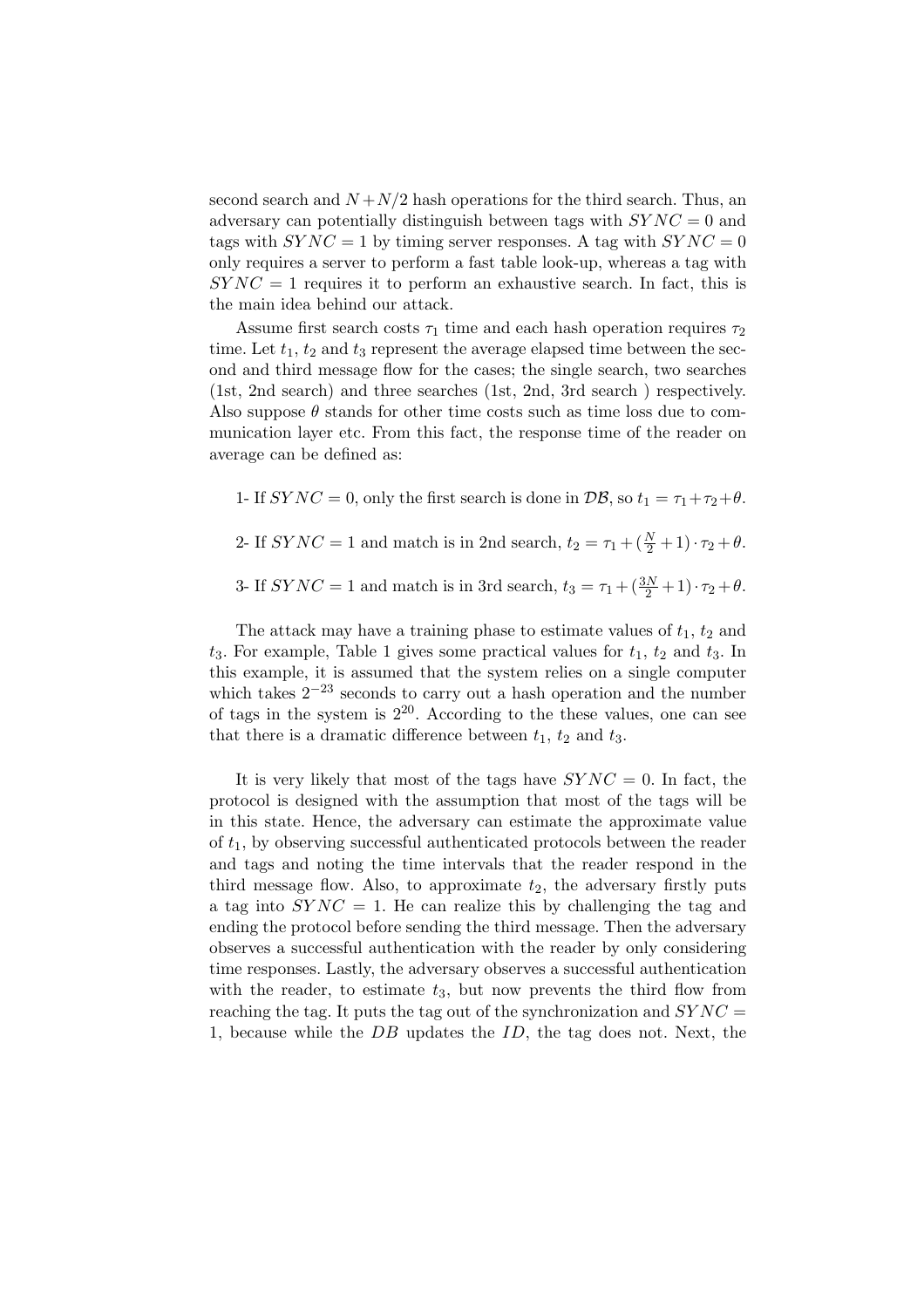adversary allows the reader and the tag to run the protocol again without intervening them and records the elapsed time for the reader response. Note that, for this case, the reader realizes the third search, since the tag is desynchronized from the previous action. Thus, the adversary obtains information about  $t_3$ . The adversary may repeat the above steps for some number of times to get expected values of  $t_1, t_2$  and  $t_3$ .

**Table 1.** Practical values for  $t_1, t_2$  and  $t_3$ . It is assumed that  $N = 2^{20}$  and the server has capability make one hash operation in  $2^{-23}$  seconds. Since  $\tau_1$  and  $\theta$  are common for all of three parameters, they are skipped in calculation .

|     | Parameter Time (millisecond) |
|-----|------------------------------|
|     | 0.0001                       |
| もっ  | 62.5                         |
| T3. | 187.5                        |

For the privacy experiments, the adversary can follow the attack as follows. In the learning phase, two tags  $\mathcal{T}_i$  and  $\mathcal{T}_j$  are selected and tag  $\mathcal{T}_i$ is put into state  $SYNC = 1$ . This can be done as mentioned above.

#### Learning Phase

- A randomly chooses a pair of distinct tags  $\mathcal{T}_i$  and  $\mathcal{T}_j$ .
- $A$  initiates communication with  $T_i$  using TagInit.
- A transmits some random nonce  $r_A$  to  $\mathcal{T}_i$ .
- A terminates the protocol.

In the challenge phase, the adversary only observes a successful authentication between the legitimate reader and the tag and records time duration between the second and the third message flow, call it  $t'$ . If  $t' \approx t_2$ , the tag's  $SYNC = 1$ , hence the selected tag is  $\mathcal{T}_i$ . On the other hand, if  $t' \approx t_1$  then the tag's  $SYNC = 0$ , hence the selected tag is  $\mathcal{T}_j$ .

#### Challenge Phase

- A takes  $T_i$  and  $T_j$  as its challenge candidates.
- A initiates communication with  $\mathcal R$  using ReaderInit and gets  $r_R$ .
- $-$  A transmits  $r_R$  to the selected tag  $T^*$ .
- $-$  A delivers  $\mathcal{T}^*$  response  $\{P, L(Q), r_T\}$  to  $\mathcal{R}$ .
- $-$  A measures elapsed time,  $t'$ , between 2nd and 3rd message flow.
- $-Ift' \approx t_2$  and  $t' \gg t_1$ , A decides  $T^* = T_i$ . Otherwise guesses  $T^* = T_j$ .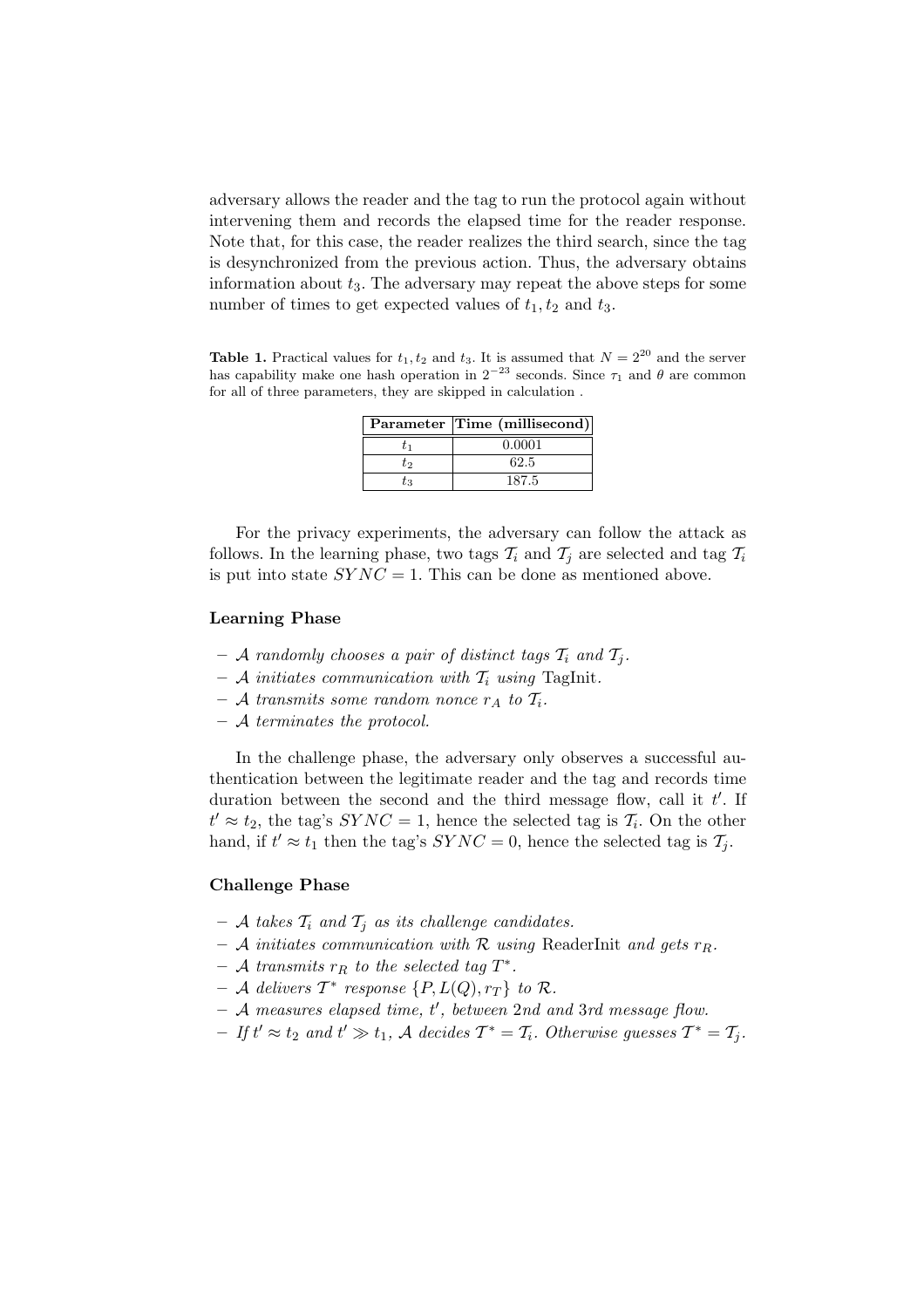Remark. A similar attack can be also applied on SSM protocol. An adversary  $\mathcal A$  can easily put a tag  $\mathcal T$  into desynchronized state by executing the Learning Phase in Section 3.1. Then  $A$  can distinguish between synchronized and desynchronized tags by timing server responses, because a synchronized tag only requires a server to perform a fast table look-up, whereas a desynchronized tag requires it to perform an exhaustive search.

#### 3.4 Timing Attack II for LRMAP

In this part, we enhance the previous attack and use it to distinguish among three tags by putting them into three different states. In the learning phase, three tags  $\mathcal{T}_i$ ,  $\mathcal{T}_j$  and  $\mathcal{T}_k$  are selected.  $\mathcal{T}_i$  is put into state  $SYNC = 1$  as described in the previous attack and  $\mathcal{T}_i$  is put into desynchronized and state  $SYNC = 1$ , by blocking third message flow in a normal session between the reader and  $\mathcal{T}_i$ .

#### Learning Phase

- A randomly chooses a pair of distinct tags  $T_i$ ,  $T_j$  and  $T_k$ .
- A initiates communication with  $T_i$  using TagInit.
- A transmits some random nonce  $r_A$  to  $\mathcal{T}_i$ .
- A terminates the protocol.
- A initiates communication with R using ReaderInit and gets  $r_R$ .
- A initiates communication with  $T_j$  using TagInit.
- A transmits  $r_R$  to  $\mathcal{T}_j$ .
- A relays  $\mathcal{T}_j$ 's response  $\{P, L(Q), r_T\}$  to the reader.
- A breaks the protocol.

In the challenge phase, the adversary only observes a successful authentication between the legitimate reader and the tag and records time duration between the second and the third message flow, call it  $t'$ . If  $t' \approx t_3$ , the tag's  $SYNC = 1$  and it is in desynchronized state, hence the selected tag is  $\mathcal{T}_j$ . On the other hand, if  $t' \approx t_2$  then the tag's  $SYNC = 1$ but in synchronized, so the selected tag is  $\mathcal{T}_i$ . Otherwise, if  $t' \approx t_1$  then the tag's  $SYNC = 0$ , hence the selected tag is  $\mathcal{T}_k$ .

# Challenge Phase

- A takes  $T_i$ ,  $T_j$  and  $T_k$  as its challenge candidates.
- A initiates communication with R using ReaderInit and gets  $r_R$ .
- $-$  A transmits  $r_R$  to the selected tag  $T^*$ .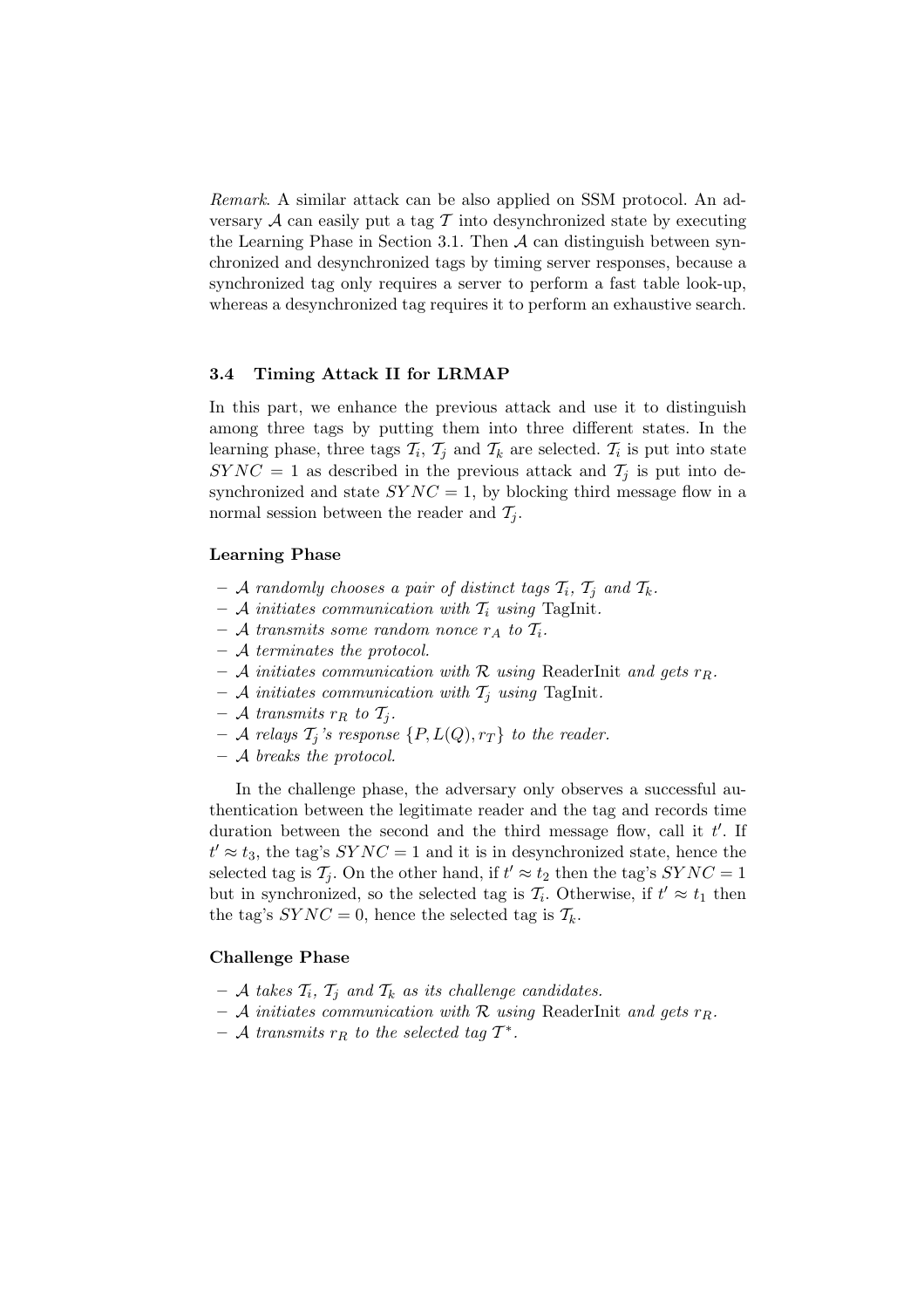- $-$  A delivers  $T^*$  response  $\{P, L(Q), r_T\}$  to R.
- $-$  A measures elapsed time, t', between 2nd and 3rd message flow.
- $-Ift' \approx t_3$ , A decides  $T^* = T_j$ . On the other hand, if  $t' \approx t_2$ , A guesses  $T^* = T_i$ . Otherwise if  $t' \approx t_1$ , A decides  $T^* = T_k$ .

# 4 Concluding Remarks

Scalability is a desirable property for an RFID protocol such that it should be able to handle large numbers of tags without an undue computational load. To achieve this, new schemes have been proposed with requiring only  $O(1)$  effort to identify a tag. These models usually allow the tags to be in different states: For the regular cases, a normal state is defined and in this state server authenticates the tag in constant time. On the other hand, for irregular cases, an abnormal state is defined and in this state the server needs to perform a linear search with complexity  $O(N)$ . Although allowing the tags to be in different states reduces the computational complexity at the backend server, it gives also a hint to an adversary who aims to distinguish the tags by connecting relations between tag/server responses and tag states. In this study, we analyze two of these protocols as the SSM and the LRMAP protocols. We show that both of the SSM and LRMAP protocols cannot achieve untraceability by describing the tracking and timing attacks that give the adversary a non-negligible advantage of guessing the selected tag. It can be easily shown that similar protocols are vulnerable to the presented attacks or some their modified versions, so this is a security/scalability conflict for RFID authentication protocols.

#### References

- 1. Chien H. Y., Chen C. H.: Mutual Authentication Protocol for RFID Conforming to EPC Class 1 Generation 2 Standards, Computers Standards Interfaces, vol. 29, no. 2, pp. 254-259. (2007).
- 2. Ohkubo M., Suzki K., Kinoshita S.: Cryptographic Approach to Privacyfriendly Tags, In RFID Privacy Workshop, MIT, MA, USA, November 2003. http://www.rfidprivacy.us/2003/agenda.php.
- 3. Rhee K., Kwak J., Kim S., Won D.: Challenge-Response Based on RFID Authentication Protocol for Distributed Database Environment, In: SPC05. LNCS, vol. 3450. pp. 70−84. Springer, Heidelberg (2005)
- 4. Duc D., Park J., Lee H., Kim K: Enhancing Security of EPCglobal GEN-2 RFID Tag Against Traceability and Cloning, In: Symposium on Cryptography and Information Security 2006.
- 5. Song B., Mitchell C.: RFID Authentication Protocol for Low-cost Tags, In WiSec 08: Proceedings of the first ACMConference on Wireless Network Security, pp. 140−147. ACM Press (2008).